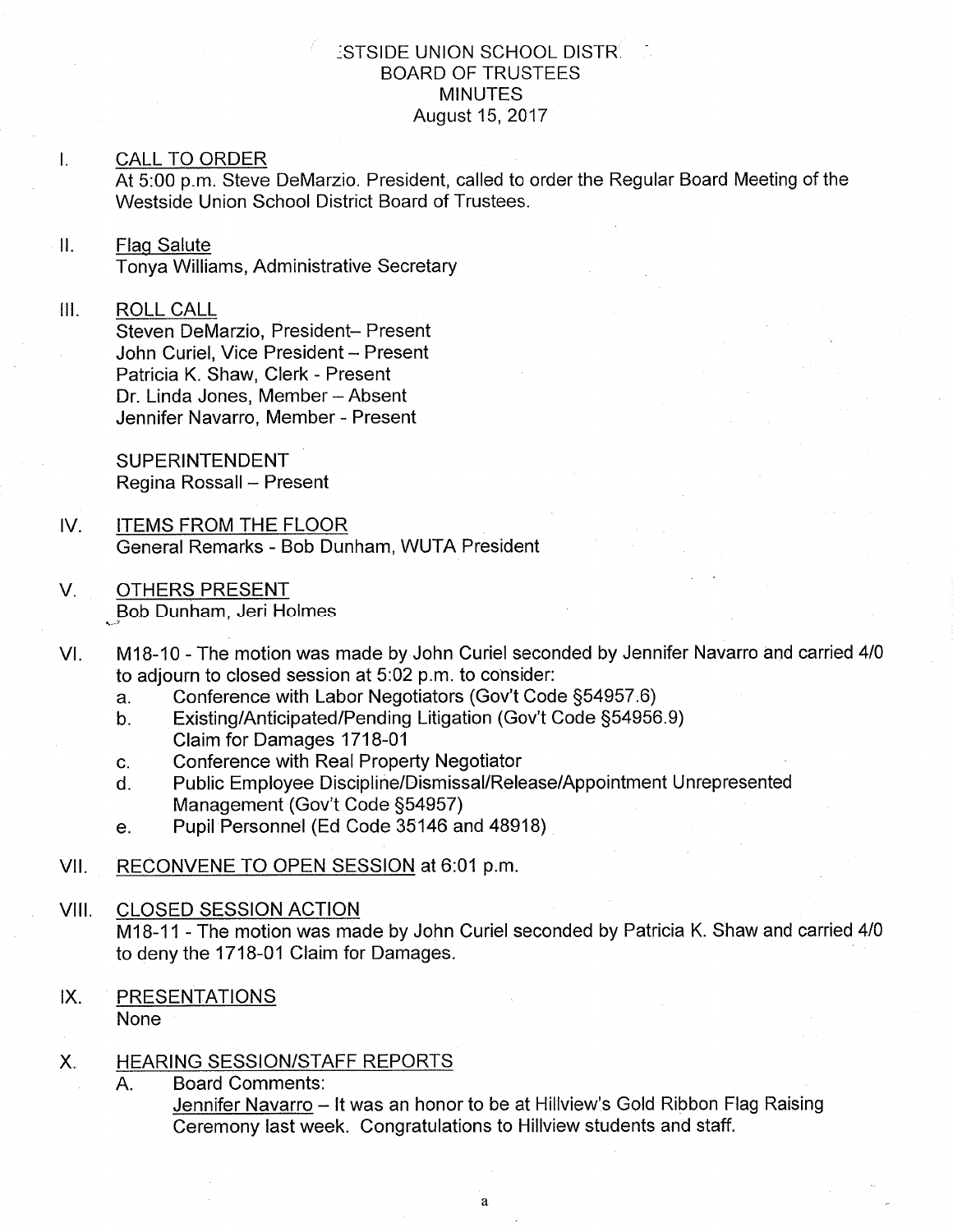#### Minutes Regular Board Meeting August 15,2017

Patricia K. Shaw - I also attended Hillview's Gold Ribbon Flag Raising Ceremony, it was very nice.

John Curiel - Welcome back everyone, it's going to be a good year.

Steve DeMarzio.- Thank you everyone for coming this evening. I attended the Gold Ribbon Flag Raising Ceremony at Hillview. lt's going to be a great year.

- 1. Assistant Superintendent Administrative Services Shawn Cabey
	- a. Nothing at this time.
- 2. Assistant Superintendent Educational Services Marguerite Johnson
	- a. Standardized Report Card We appreciate the Board's decision to allow the committee additional time to develop the new standardized report card. You have a copy of a letter, the current report card and the proposed standardized report card that will go to the parents whose teachers will be pilot using the new report card. At a few of our schools, several teachers will be piloting the new report card.
- 3. Deputy Superintendent Robert Hughes
	- a. We are currently reviewing our staffing and it looks like we will be hiring two additional teachers.
- 4. Superintendent Regina Rossall

Mrs. Rossall reviewed the following items with the Trustees:

- a. We had a really good opening with staff.
- b. Our first day of school was very quiet.
- 
- c. We are looking at leveling classes across the district. d. Rancho Vista had many students enroll during the last week of school.
- e. All but four of our schools have had Back to School Nights. The parents seemed to be very enthusiastic about the start of school.<br>f. You should have received a postcard from the Register Recorders Office
- regarding the change in odd to even voting years for Board Members. You will also receive one from the high school district and AV College.

### XI. PERSONAL APPEARANCES

- Westside Union Teachers Association Representative Bob Dunham, President A.
- California School Employee Association Representative Jeri Holmes, President Welcome Back, we look forward to a very good year. B.
- Parent Teachers Association Representative  $C_{\cdot}$
- WAVE Representative Patricia Shaw and Robert Hughes D.
	- . Grants were approved at our last meeting, August 9,2017.
		- . The Fair Race, 5k Run, will be on Saturday, August19,2017, as well as, the registration at Vince's Pizza on Friday night, August 18.
- XII. ITEMS FROM THE FLOOR Continued None
- XIII. PUBLIC HEARING None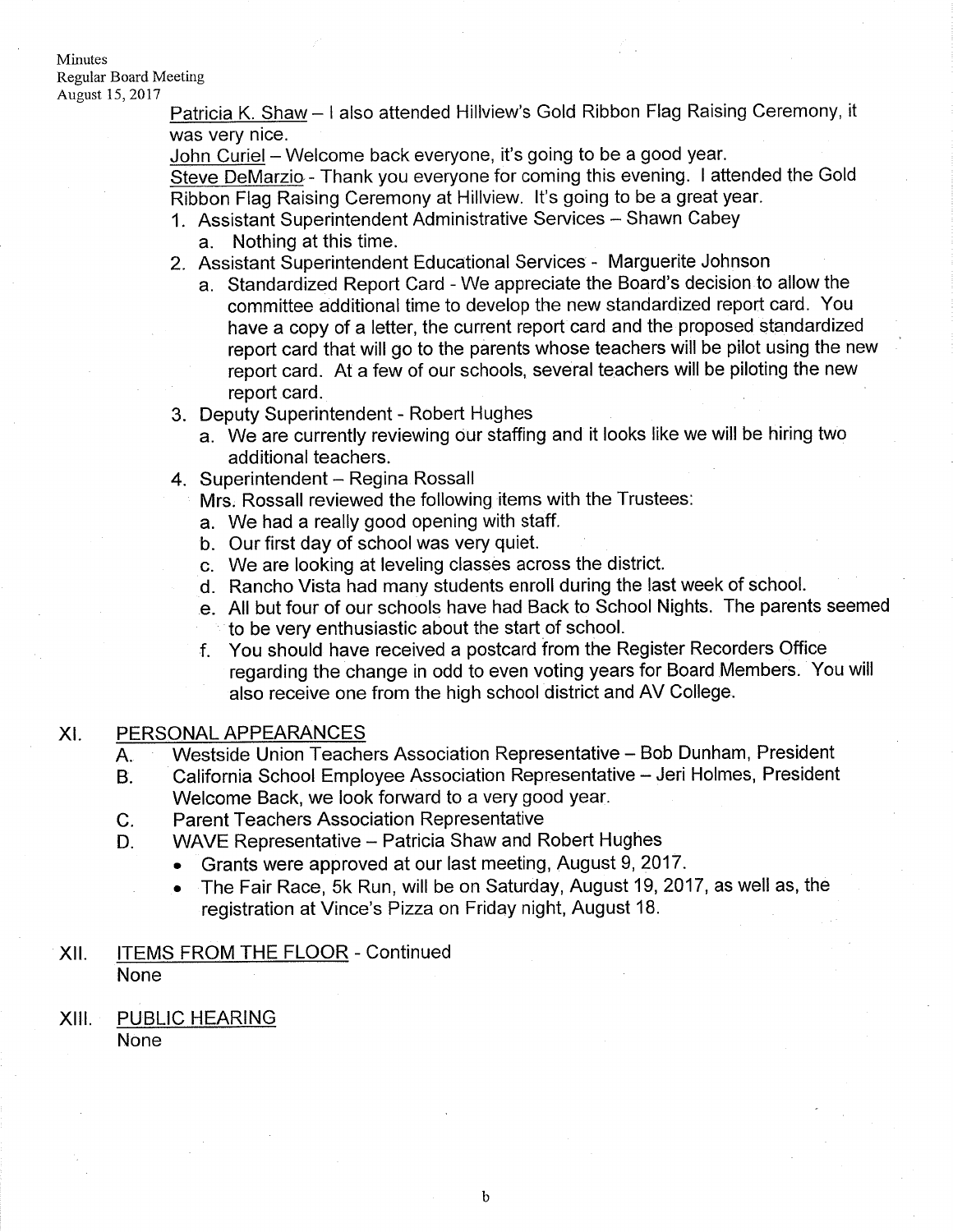Minutes

Regular Board Meeting

# August 15, 2017<br>XIV. BUSINESS SESSION

- 
- A. Organizational/Governance<br>1. M18-12 Item 1. Approval of the agenda of the Regular Board Meeting of August 15, 2017, as submitted. The motion was made by Patricia K. Shaw seconded by Jennifer Navarro and carried 410.
- 2. M18-13 Items 2a 2e. The motion was made by John Curiel seconded by Patricia K.<br>Shaw and carried 4/0 to approve the consent agenda.
	- Shaw 20 to approve the consent and consent agenda. 2017<br>
	Shaw Personnel Report<br>
	2c Purchase Orders
	-
	-
	-
	-
- 2d Consultant/Contract Agreement Schedule<br>2e Conference/Workshop Schedule<br>3. ltem 3. The motion was made by seconded by and carried 0/0 to approve the revised
- Conflict of Interest Code. Pulled by Administration<br>4. M18-14 Item 4. The motion was made by John Curiel seconded by Jennifer Navarro and carried 410 to approve the lnter District Transfer Agreement between Westside Union School District and Keppel Union School District. 5. ltem 5 - Discussion ltem
	- - Board Governance

### XV. EDUCATIONAL SERVICES

- 6. M18-15 Item 6. The motion was made by John Curiel seconded by Patricia K. Shaw and carried 410 to approve the second and final reading of the Revised Board Policies, Administrative Regulations and Exhibit:
	- BP/AR/E 0520.2, Title I Program Improvement Schools
	- . BP/AR 0520.3, Title I Program lmprovement Districts
	- . BP 4131.62, Tobacco
	- . BP/AR 5121, Grades/Evaluation of Student Achievement
	- . AR 6158, lndependent Study
	- . BP/AR 6164.41, Children with Disabilities Enrolled in Private School
	- . BP 6179, Supplemental lnstruction

## XVI. PERSONNEL

- M18-16 ltem 7. The motion was made by John Curiel seconded by Jennifer Navarro and carried 410 to approve the Provisional lntern Permits (PlP). 7
- M1B-17 ltem B. The motion was made by Jennifer Navarro seconded by Patricia K. Shaw and carried 410 to approve the Variable Term Waivers B
- M18-18 ltem 9. The motion was made by Patricia K. Shaw seconded by Jennifer Navarro and carried 4/0 to approve the Short Term Staffing Permits (STSP)  $9.$

### XVII. BUSINESS

- <sup>10</sup> M18-19 ltem 10. The motion was made by John Curiel seconded by Patricia K. Shaw and carried 4lO to approve the Notice of Completion: Dimension Data for Low-voltage and lnformation Technology Equipment, Supplies and Related Services for Phase I of the Cottonwood Elementary School Modernization.
- M18-20 Item 11. The motion was made by Patricia K. Shaw seconded by Jennifer Navarro and carried 4/0 to approve the 21<sup>st</sup> Century Districtwide Network Upgrade, Physical Security Change Order No. 3 to Dimension Data 11